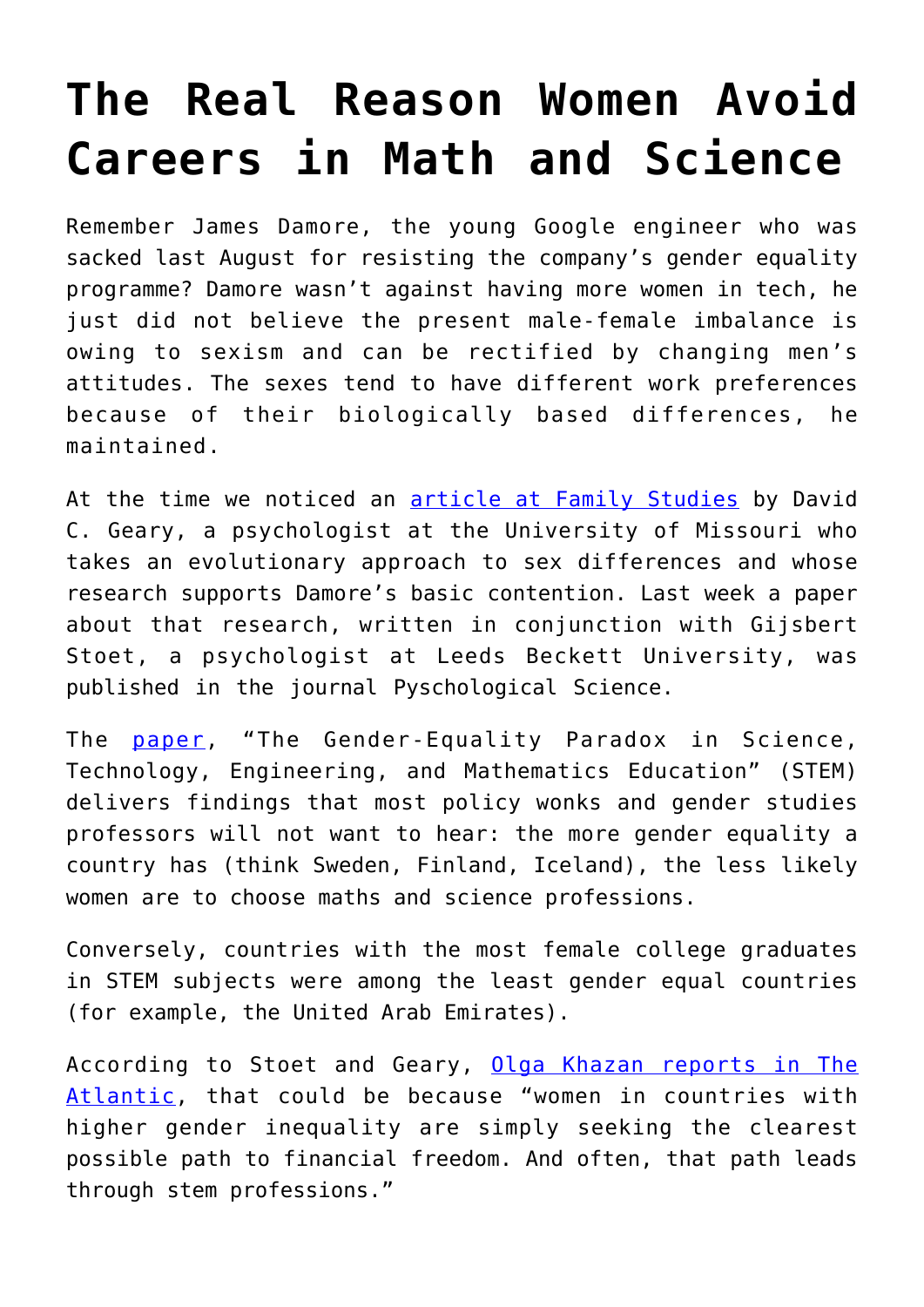The psychologists examined data for 67 countries and found that in most of them girls were as good as or better than boys at science, and in nearly all countries would have been capable of college level maths and science. Yet, all efforts.to the contrary, there is a large [gender gap](http://www.noceilings.org/stem/) in STEM professions in the West — especially in engineering and computer technology.

Why?

**Sex differences**: Girls are good at math and science but *better* on average at reading. Boys are *better* at maths and science and *poor* at reading. What's more, those "snowy utopias" of gender equality (as Khazan puts it) in Scandanavia have a bigger gap between boys and girls with science as their *best* subject.

**Welfare states underwrite choice**: The authors of the study note that countries with the highest gender equality tend to be welfare states — where there is less economic pressure on women. So, for example, women in the West can pursue law, medicine, veterinary science (one science profession where there is gender equality), media and performing arts, or become event planners or even childcare workers — because that is what they like. They have the freedom to choose, even when what they choose is less secure or not so well paid.

In other words, where women have a choice, they tend not to choose STEM jobs. That it's a choice they are happy with on the whole is borne out by "life satisfaction" ratings in the countries Stoet and Geary studied.

A few years ago an **[amusing documentary](https://www.youtube.com/watch?v=p5LRdW8xw70)** about self-segregation along gender lines in Norway's job market illustrated the point rather well. It also dared to explore, through interviews, the basic sexual differences between men and women that go a long way towards explaining this phenomenon.

One of these differences is what seems to be the natural